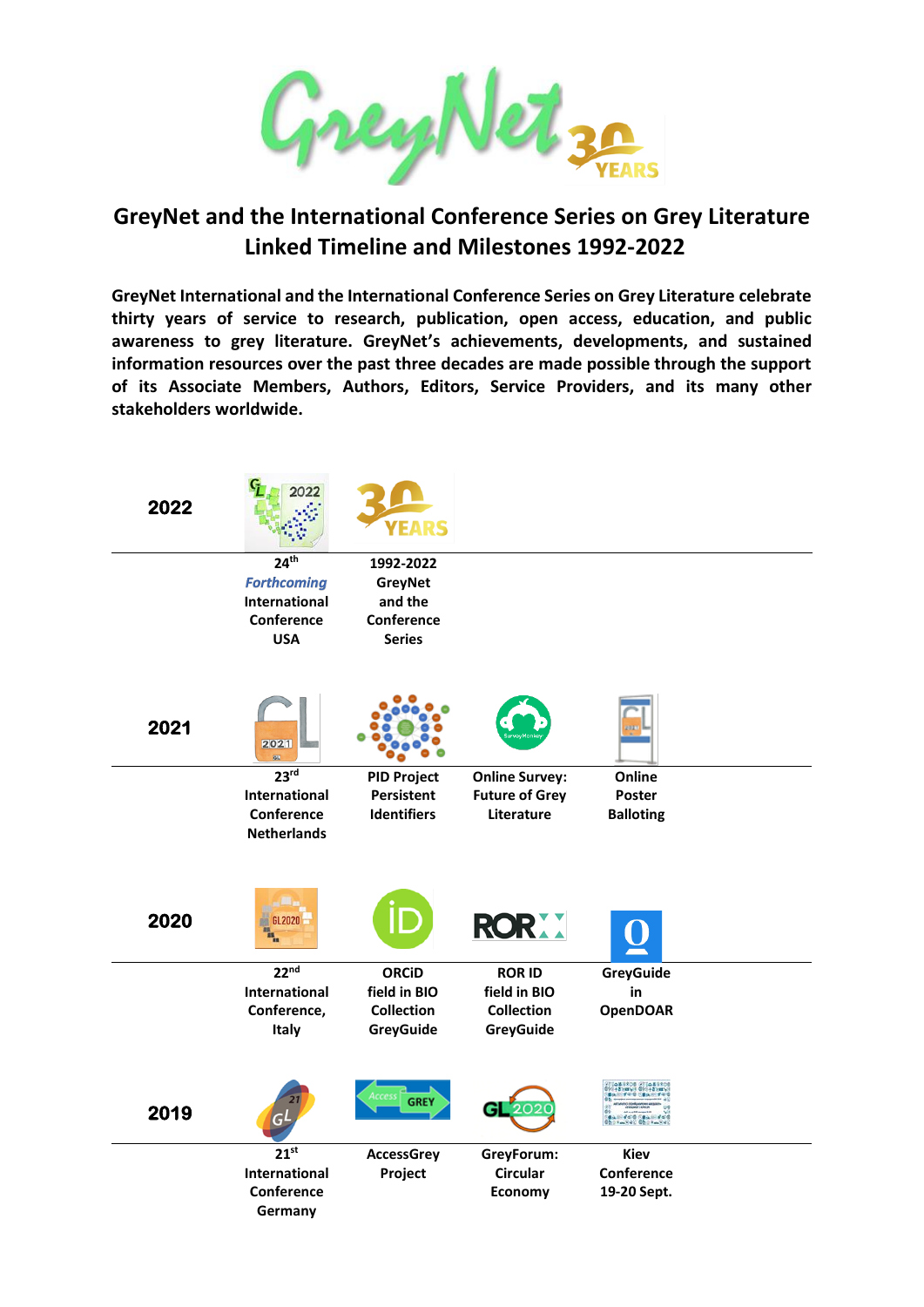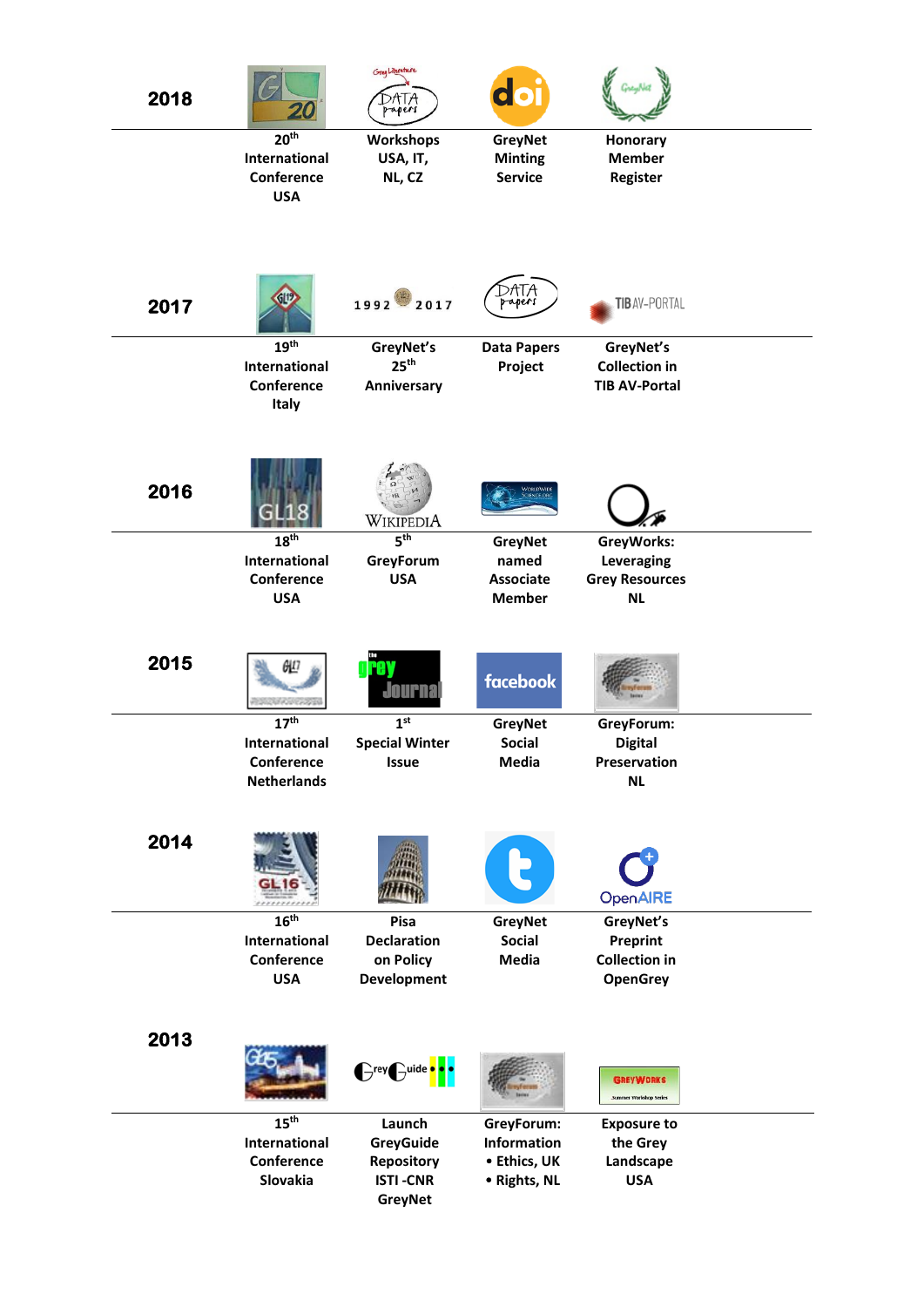| 2012 |                             | DANS                                         | <u>DGI</u>                          | <b>GREYWORKS</b><br><b>Summer Workshop Series</b> |  |
|------|-----------------------------|----------------------------------------------|-------------------------------------|---------------------------------------------------|--|
|      | 14 <sup>th</sup>            | GreyNet's                                    | <b>Int. Directory</b>               | <b>Strategic</b>                                  |  |
|      | International               | <b>Collection of</b>                         | <b>Organizations</b>                | <b>Mapping of</b>                                 |  |
|      | Conference                  | published<br><b>Datasets</b>                 | in Grey<br>Literature               | <b>Grey Literature</b><br><b>NL</b>               |  |
|      | Italy                       |                                              |                                     |                                                   |  |
|      |                             |                                              |                                     |                                                   |  |
| 2011 |                             |                                              |                                     |                                                   |  |
|      |                             |                                              |                                     | <b>GREYWORKS</b>                                  |  |
|      |                             | pen Grey                                     | UNIVERSITÉ<br>DE GENÈVE             | <b>Summer Workshop Series</b>                     |  |
|      | 13 <sup>th</sup>            | <b>OpenGrey</b>                              | OAI7                                | <b>Ten Strategies</b>                             |  |
|      | International               | <b>Repository</b>                            | <b>Open Access</b>                  | for Grey                                          |  |
|      | Conference                  | succeeds                                     | Workshop                            | Literature                                        |  |
|      | <b>USA</b>                  | <b>OpenSIGLE</b>                             | <b>CH</b>                           | <b>NL</b>                                         |  |
|      |                             |                                              |                                     |                                                   |  |
|      |                             |                                              |                                     |                                                   |  |
| 2010 |                             |                                              |                                     |                                                   |  |
|      |                             |                                              | Linked in                           | <b>GREYWORKS</b>                                  |  |
|      |                             |                                              |                                     | <b>Summer Workshop Series</b>                     |  |
|      | 12 <sup>th</sup>            | <b>Grey Literature</b>                       | <b>GreyNet</b>                      | <b>Transparency</b>                               |  |
|      | <b>International</b>        | in Library and                               | <b>Social</b>                       | Governs the                                       |  |
|      | Conference                  | Information                                  | <b>Media</b>                        | <b>Grey Landscape</b>                             |  |
|      | <b>Czech Republic</b>       | <b>Studies</b>                               |                                     | <b>USA</b>                                        |  |
|      |                             |                                              |                                     |                                                   |  |
| 2009 |                             |                                              |                                     |                                                   |  |
|      |                             |                                              |                                     |                                                   |  |
|      |                             | <b>GREYWORKS</b>                             | <b>Net Newsletter</b>               |                                                   |  |
|      |                             | <b>Summer Workshop Series</b>                | <b>TERATURE NETWORK SERVIC</b>      |                                                   |  |
|      | 11 <sup>th</sup>            | <b>Benchmarks</b>                            | 1 <sup>st</sup> Edition             | <b>Scopus Elsevier</b>                            |  |
|      | International<br>Conference | and Forecasts<br>on GL                       | <b>GreyNet</b><br><b>Newsletter</b> | <b>Abstract and</b><br>Indexing                   |  |
|      | <b>USA</b>                  | USA / NL                                     |                                     | <b>TGJ</b>                                        |  |
|      |                             |                                              |                                     |                                                   |  |
|      |                             |                                              |                                     |                                                   |  |
| 2008 |                             |                                              |                                     |                                                   |  |
|      |                             | <b>OPENSIGLE</b>                             |                                     |                                                   |  |
|      |                             |                                              |                                     | emerald<br>PUBLISHING                             |  |
|      | 10 <sup>th</sup>            | GreyNet's                                    | <b>Victorine van</b>                | <b>Rights to</b>                                  |  |
|      | <b>International</b>        | <b>Preprint Collection</b>                   | <b>Schaick Prize</b>                | 1993-1999                                         |  |
|      | Conference                  | in OpenSIGLE                                 | <b>TGJ</b>                          | <b>Proceedings</b>                                |  |
|      | <b>Netherlands</b>          |                                              |                                     | recovered for                                     |  |
|      |                             |                                              |                                     | open access                                       |  |
|      |                             |                                              |                                     |                                                   |  |
|      |                             |                                              |                                     |                                                   |  |
|      |                             |                                              |                                     |                                                   |  |
| 2007 |                             |                                              |                                     |                                                   |  |
|      | GL9 A                       | <b>OPENSIGLE</b>                             | THE UNIVERSITY of                   |                                                   |  |
|      |                             |                                              |                                     |                                                   |  |
|      | gth<br>International        | <b>GreyNet-OpenSIGLE</b><br><b>Bilateral</b> | <b>Distance</b><br><b>Education</b> |                                                   |  |
|      | Conference                  | <b>Agreement</b>                             | <b>Course on</b>                    |                                                   |  |
|      | <b>Belgium</b>              |                                              | <b>Grey Literature</b>              |                                                   |  |
|      |                             |                                              |                                     |                                                   |  |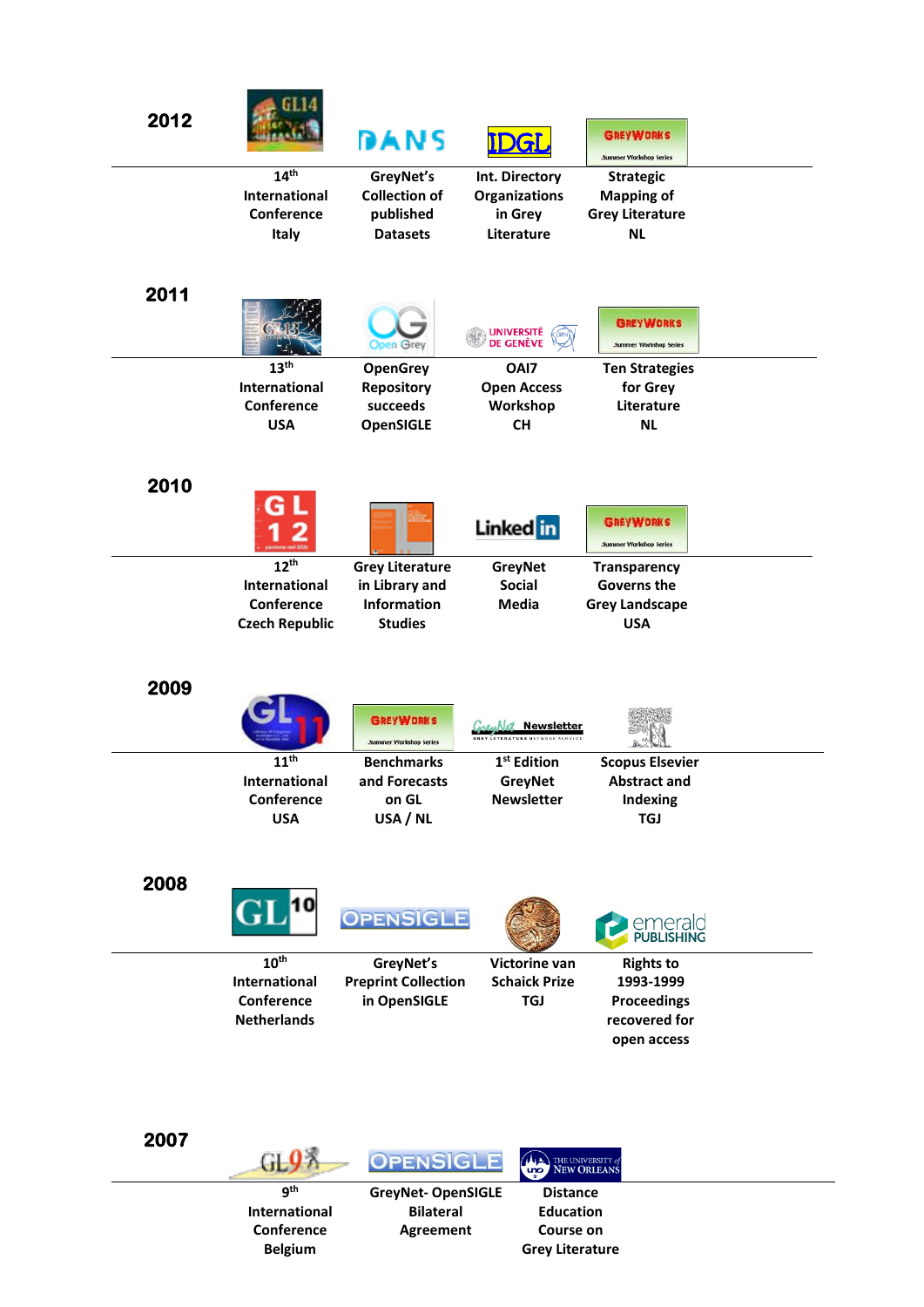